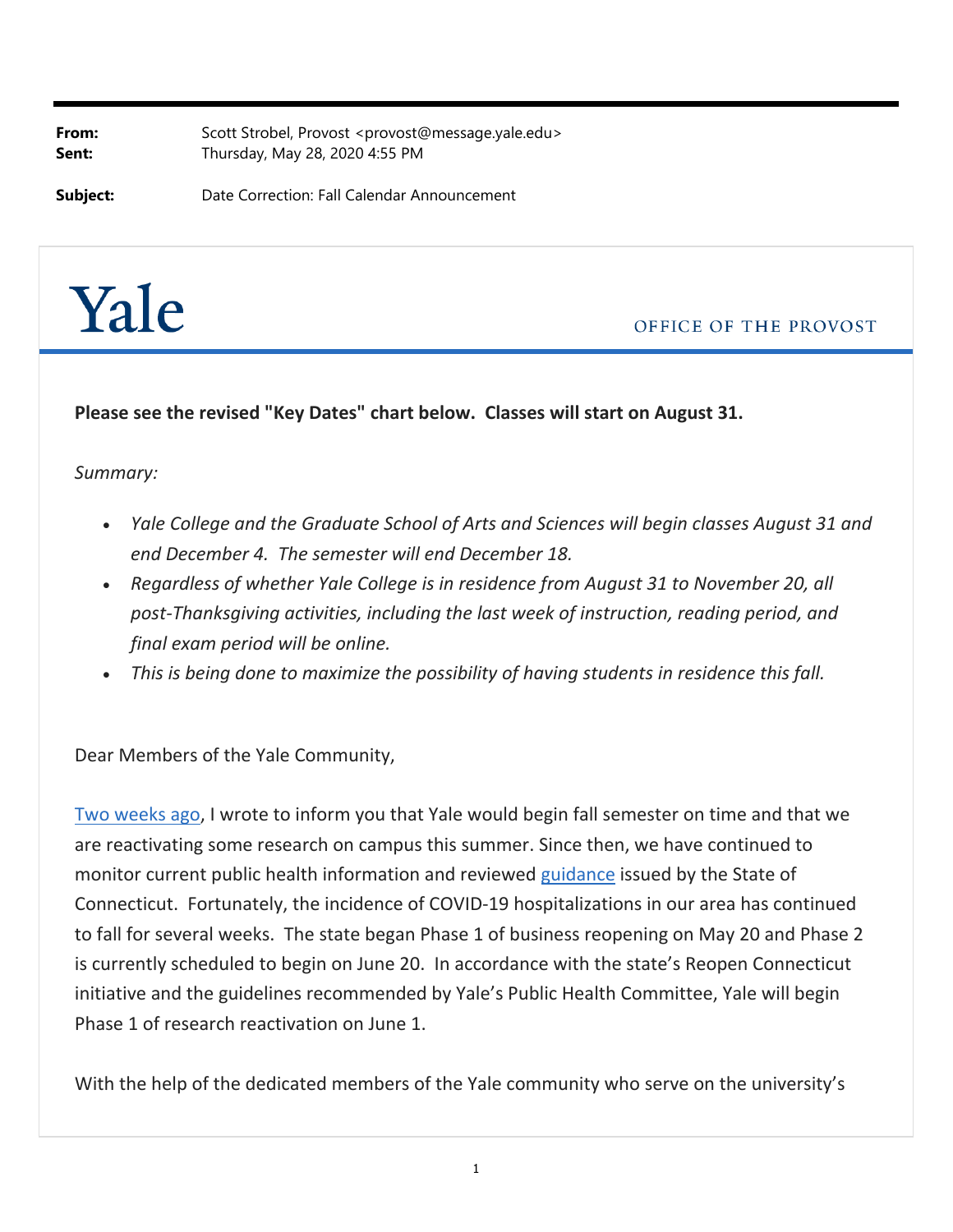COVID‐19 Contingency Planning Committees, we are developing scenarios for how the university will provide an exceptional education to our students this fall. The scenarios under consideration include online, residential, and hybrid models of instruction. The Academic Continuity Committee and the University Calendar Committee recommended that the fall semester 2020 should begin at the end of August, regardless of whether students are in residence or taking classes remotely. To maximize the possibility that we can hold classes in person this fall, today we are announcing revisions to the fall semester academic calendar for Yale College, the Graduate School of Arts and Sciences, and several of the professional schools.

Classes in Yale College and the Graduate School will begin on Monday, August 31, two days earlier than originally scheduled, and end on December 4. In order to complete as much of the semester before Thanksgiving as possible, we will not hold an October break. If students are in residence, they will be required to limit their travel to and from the New Haven area and to observe social distancing and other public health measures. Whether or not Yale College is in residence from August 31 to November 20, the last week of instruction, reading period, and final exam period will be held online. December will be a "quiet period" on campus, with limited in‐ person activity.

The new calendar for Yale College is available here.

Key dates are:

| Move-in, if in residence; Graduate School orientation |
|-------------------------------------------------------|
| <b>Classes Start</b>                                  |
| November break                                        |
| Last week of classes online                           |
| Online reading period                                 |
| Online final exam period                              |
|                                                       |

Most professional school programs will also start in late August. The Graduate School of Arts and Sciences will follow the Yale College calendar, and its own deadlines and dates will be published shortly. The Schools of Art, Divinity, Drama, the Environment, Music, Nursing, and Public Health will also begin the week of August 31, while the Schools of Law, Management, and Medicine will